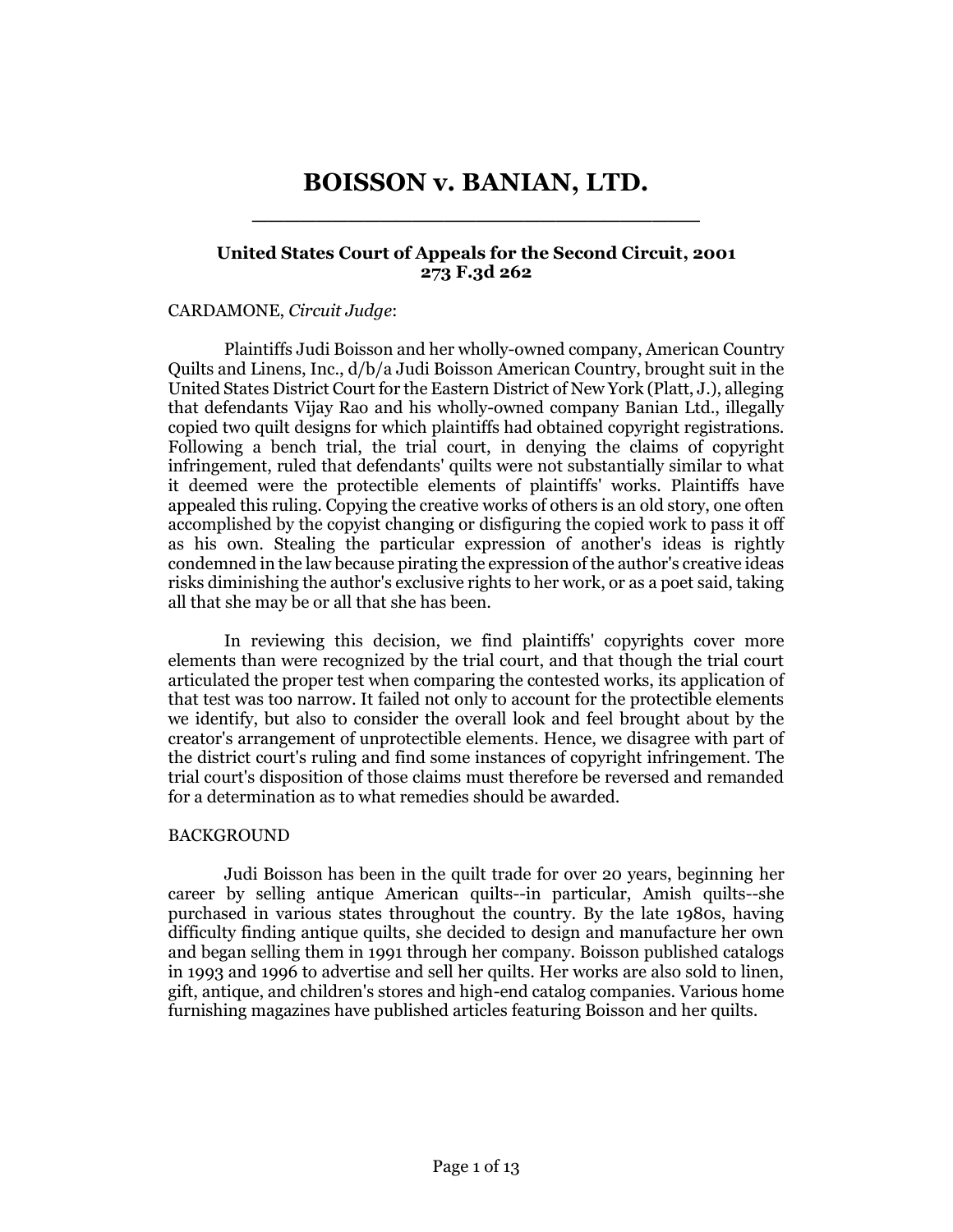In 1991 plaintiff designed and produced two alphabet quilts entitled "School Days I" and "School Days II." Although we later describe the quilts in greater detail, we note each consists of square blocks containing the capital letters of the alphabet, displayed in order. The blocks are set in horizontal rows and vertical columns, with the last row filled by blocks containing various pictures or icons. The letters and blocks are made up of different colors, set off by a white border and colored edging.

Boisson testified at trial that she worked on these quilts at home where she drew the letters by hand, decided on their placement in the quilts, picked out the color combinations and chose the quilting patterns. She obtained certificates of copyright registration for each quilt on December 9, 1991. All of her quilts, as well as the catalogs advertising them, include a copyright notice.

Defendant Vijay Rao is the president and sole shareholder of defendant Banian Ltd., incorporated in November 1991. Rao is an electrical engineer in the telecommunications industry who became interested in selling quilts in February 1992. To that end, he imported from India each of the three alphabet quilts at issue in this case. He sold them through boutique stores and catalog companies. The first quilt he ordered was "ABC Green Version I," which he had been shown by a third party. Defendants have not sold this pattern since 1993. "ABC Green Version II" was ordered in September 1994, based upon modifications to "ABC Green Version I" requested by Rao. Defendants reordered this quilt once in April 1995, and then stopped selling it in March 1997. Regarding "ABC Navy," Rao testified that he designed the quilt himself based upon "ABC Green Version II" and imported finished copies in November 1995. Defendants voluntarily withdrew their "ABC Navy" quilts from the market in November 1998 following the initiation of this litigation.

Plaintiffs filed their suit in March 1997 seeking relief from defendants for copyright infringement, false designation of origin and unfair competition. Plaintiffs also alleged causes of action pertaining to a quilt involving a star design, but the parties agreed to dismiss those claims. Defendants counterclaimed against American Country Quilts and Linens for interference with commercial relations.

The district court held a three-day bench trial in October 1999 at which documentary evidence was received and a number of witnesses testified. The witnesses were Boisson; her daughter, who related having seen and photographed one of defendants' alphabet quilts at a trade show; plaintiffs' expert witness, who testified regarding the similarities between plaintiffs' and defendants' quilts; defendant Rao; and defendants' expert witness, who testified as to the history of alphabet quilts. At the conclusion of the trial, the district court dismissed all of plaintiffs' claims, dismissed defendants' counterclaim and denied defendants' motion for attorney's fees in a memorandum and order dated February 14, 2000. Plaintiffs have appealed from the judgment entered February 28, 2000,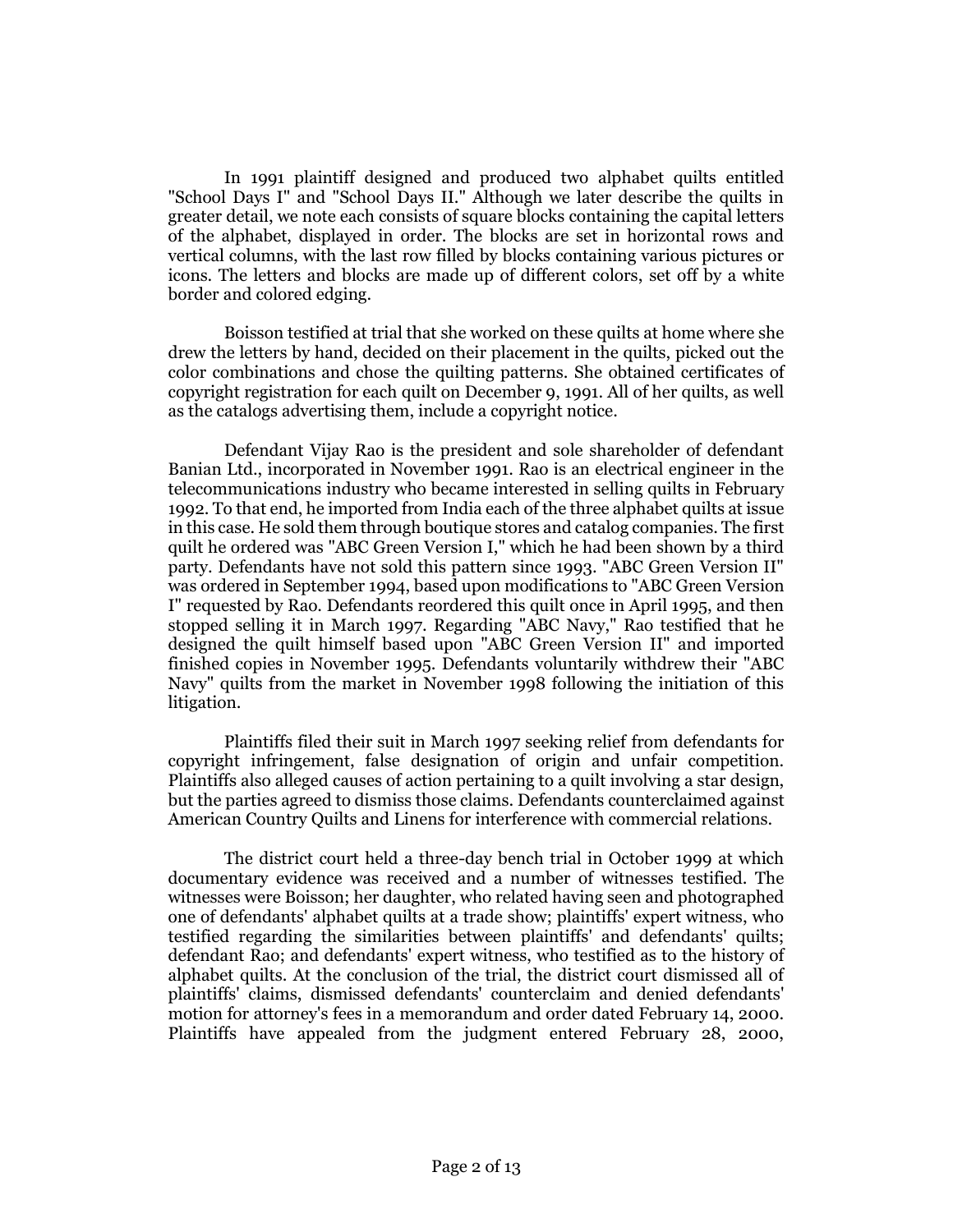challenging only that part of the order and judgment that dismissed their copyright infringement claims.

## **DISCUSSION**

Copyright infringement is established by proving "ownership of a valid copyright" and "copying of constituent elements of the work that are original." *Feist Publ'ns, Inc. v. Rural Tel. Serv. Co.*, 499 U.S. 340, 361, 111 S. Ct. 1282, 113 L. Ed. 2d 358 (1991). Throughout the following analysis the key consideration is the extent to which plaintiffs' work is original. *See id*. 499 U.S. at 361-64.

# I Ownership of a Valid Copyright

The Copyright Act provides that a "certificate of [copyright] registration made before or within five years after first publication of the work shall constitute prima facie evidence of the validity of the copyright." 17 U.S.C. § 410(c) (1994). Boisson secured certificates of registration for both "School Days" quilts in 1991, the same year in which she designed them, so that we must presume she holds valid copyrights. Although such a presumption may be rebutted, *Folio Impressions, Inc. v. Byer Cal.*, 937 F.2d 759, 763 (2d Cir. 1991), the district court found there was insufficient proof to support defendants' argument that plaintiffs deliberately misled the Copyright Office when submitting their applications. By not challenging that finding on appeal, defendants concede the validity of plaintiffs' copyrights.

# II Actual Copying of Plaintiffs' Work

The element of copying breaks down into two parts. Plaintiffs must first show that defendants "actually copied" their quilts. *Streetwise Maps, Inc. v. Vandam, Inc.*, 159 F.3d 739, 747 (2d Cir. 1998). Actual copying may be established by direct or indirect evidence. *Laureyssens v. Idea Group, Inc.*, 964 F.2d 131, 140 (2d Cir. 1992). Indirect evidence may include proof of "access to the copyrighted work, similarities that are probative of copying between the works, and expert testimony." *Id*. The district court made a finding that actual copying had occurred, and because defendants do not dispute that finding, actual copying is also established. But not all copying results in copyright infringement, even if the plaintiff has a valid copyright. *Feist Publ'ns*, 499 U.S. at 361. Plaintiffs must also demonstrate "substantial similarity" between defendants' quilts and the *protectible* elements of their own quilts. *Streetwise Maps*, 159 F.3d at 747; *accord Laureyssens*, 964 F.2d at 140.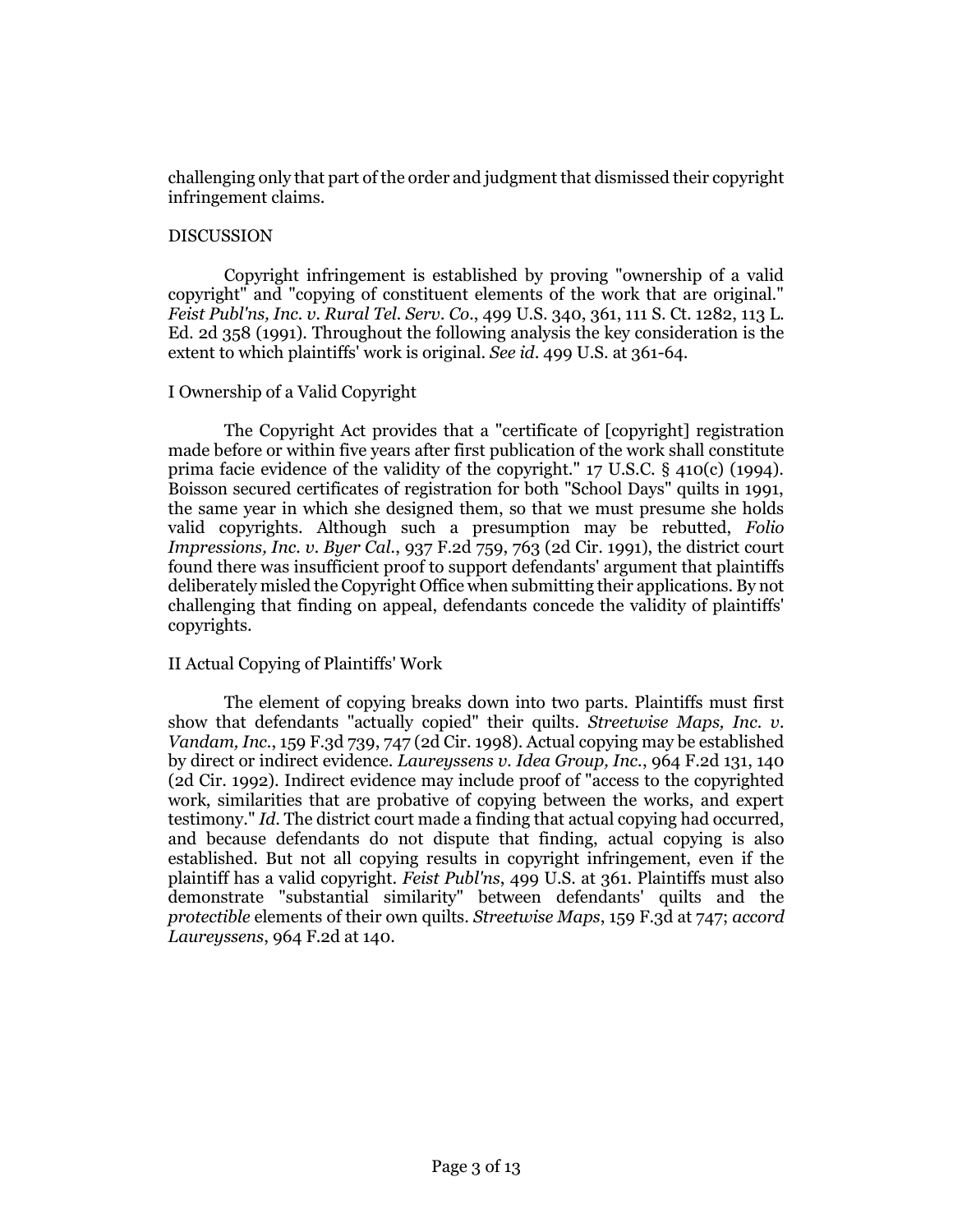# III Originality

Plaintiffs' certificates of registration constitute prima facie evidence of the validity not only of their copyrights, but also of the originality of their works. *Gaste v. Kaiserman*, 863 F.2d 1061, 1066 (2d Cir. 1988) ("We also note that on the issue of originality, as compared to the issue of compliance with statutory formalities, it is even clearer that copyright registration created a presumption of validity."). Yet copyright protection extends only to a particular expression of an idea, and not to the idea itself. *Folio Impressions*, 937 F.2d at 765; *accord Beaudin v. Ben & Jerry's Homemade, Inc.*, 95 F.3d 1, 2 (2d Cir. 1996); *Reyher v. Children's Television Workshop*, 533 F.2d 87, 91 (2d Cir. 1976). Simply because a work is copyrighted does not mean every element of that work is protected.

"The threshold question is what characteristics of [plaintiffs'] design have gained copyright protection." *Herbert Rosenthal Jewelry Corp. v. Honora Jewelry Co.*, 509 F.2d 64, 65 (2d Cir. 1974) (per curiam); *see also Folio Impressions*, 937 F.2d at 762-65 (determining at the outset which elements of a fabric design were copyrightable). Inasmuch as protection extends only to those components of a work that are original to the author, originality is "the *sine qua non* of copyright." *Feist Publ'ns*, 499 U.S. at 348. We now review Boisson's works to determine the extent to which they are original.

Copyright law does not define the term "originality." Rather, courts have derived its meaning from art. I, § 8, cl. 8 of the United States Constitution, which authorizes Congress "To promote the Progress of Science and useful Arts, by securing for limited Times to Authors and Inventors the exclusive Right to their respective Writings and Discoveries." *See Feist Publ'ns*, 499 U.S. at 346. Originality does not mean that the work for which copyright protection is sought must be either novel or unique, *Trade-Mark Cases*, 100 U.S. 82, 94, 25 L. Ed. 550 (1879), it simply means a work independently created by its author, one not copied from pre-existing works, and a work that comes from the exercise of the creative powers of the author's mind, in other words, "the fruits of [the author's] intellectual labor." *Id*. The Supreme Court gave an example when it said, in upholding the validity of a copyright to a photo of Oscar Wilde, the photographer made a "'useful, new, harmonious, characteristic, and graceful picture . . . entirely from his own mental conception, to which he gave visible form by posing the [subject] and arranging the costume, draperies, and other various accessories . . . so as to present graceful outlines.'" *Burrow-Giles Lithographic Co. v. Sarony*, 111 U.S. 53, 60, 28 L. Ed. 349, 4 S. Ct. 279 (1884).

If a work is not original, then it is unprotectible. Likewise an element within a work may be unprotectible even if other elements, or the work as a whole, warrant protection. Some material is unprotectible because it is in the public domain, which means that it "is free for the taking and cannot be appropriated by a single author even though it is included in a copyrighted work." *Computer Assocs. Int'l, Inc. v. Altai, Inc.*, 982 F.2d 693, 710 (2d Cir. 1992).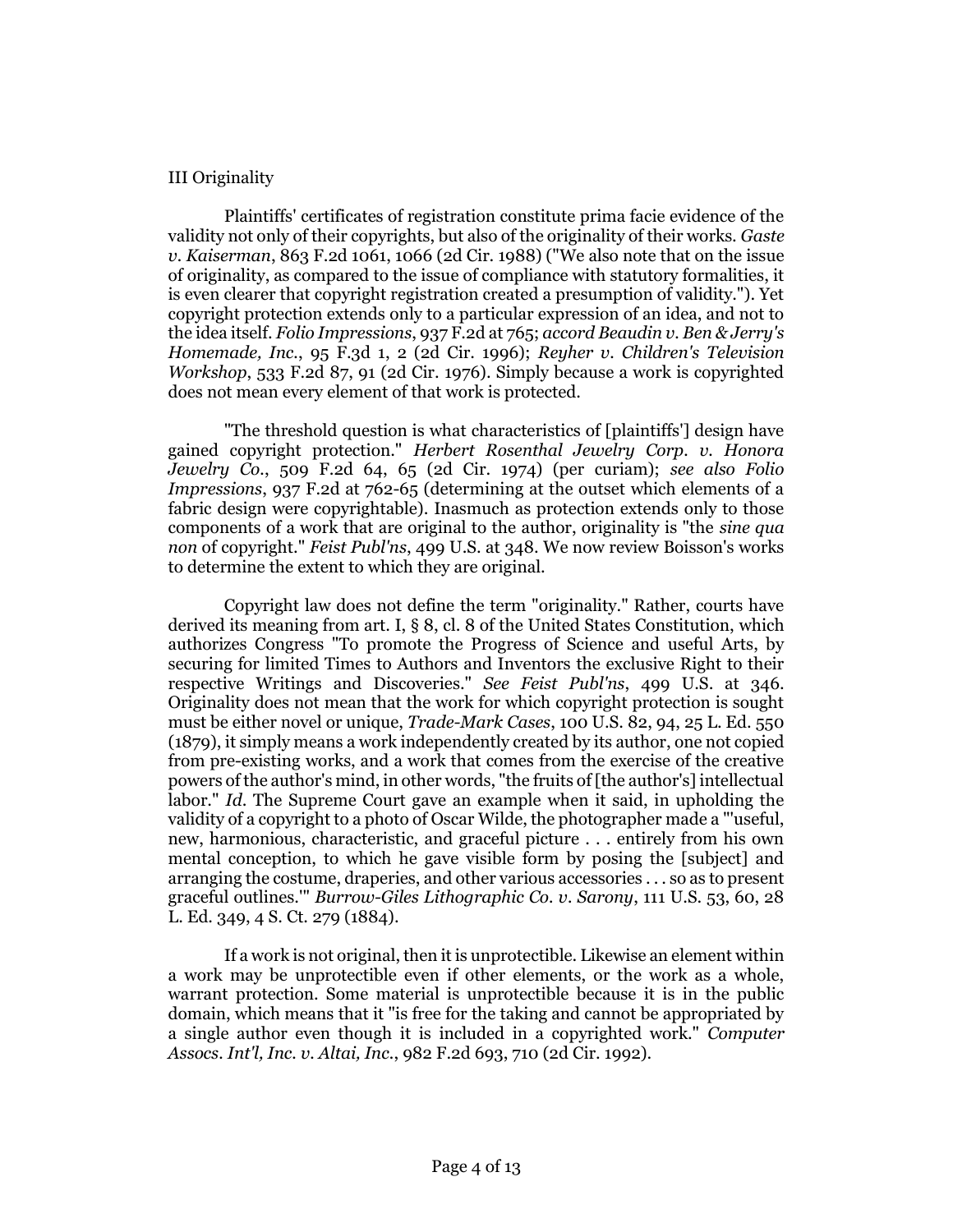### *Ruling of the Trial Court*

Following the bench trial, the district court found some elements of plaintiffs' quilts were unprotectible (*i.e.*, not original) because they were in the public domain: (1) the alphabet, (2) formation of the alphabet using six rows of five blocks across and four icons in the last row, and (3) color. Although that court expressed doubt as to whether copyright protection would extend to the shapes of the letters used in the quilts, it did not rule on that issue. These determinations as to originality may be overturned only if clearly erroneous. *See Matthew Bender & Co. v. West Publ'g Co.*, 158 F.3d 674, 681 (2d Cir. 1998). A finding is clearly erroneous if, upon reviewing the entire record, we are left with "the definite and firm conviction" that a mistake was made. *Anderson v. City of Bessemer*, 470 U.S. 564, 573, 84 L. Ed. 2d 518, 105 S. Ct. 1504 (1985).

#### 1. Use of Alphabet

Passing now to the court's ruling, it correctly determined that the alphabet is in the public domain, a finding plaintiffs do not dispute. Nor could they object, considering the applicable regulations provide no copyright protection for "familiar symbols or designs" or "mere variations of . . . lettering." 37 C.F.R. § 202.1(a) (2000).

### 2. Layouts of Alphabet

To support its finding that the layouts of plaintiffs' quilts were not protected by copyright, the district court relied upon evidence submitted by defendants showing that alphabet quilts have been in existence for over a century, suggesting that such layouts were also in the public domain. One circa 1900 quilt displayed letters and icons in blocks arranged in the same format used in "School Days I." From this evidence the court reasoned that such formation belonged to the public domain. Although it made specific findings only as to the block formation in "School Days I, " we presume for purposes of our discussion that, in the absence of a specific finding as to the "School Days II" format, the trial court intended its findings on unprotectibility to extend to the layouts of both of plaintiffs' quilts.

These findings are clearly erroneous. Not only did plaintiffs obtain valid certificates of copyright registration, but also the alphabetical arrangement of the letters in the five-by-six block format required some minimum degree of creativity, which is all that is required for copyrightability. Moreover, unlike the use of letters, no federal regulation establishes that the use of this layout is unprotectible. These factors create a presumption that the layout is original and therefore a protectible element. Therefore, if defendants want to contest this presumption, they bear the burden of proving that this particular layout is not original. *Cf*. *Gaste*, 863 F.2d at 1064 (explaining that burden of proof is on defendant in infringement action who claims the plaintiff's copyright registration is invalid). At trial, defendants asserted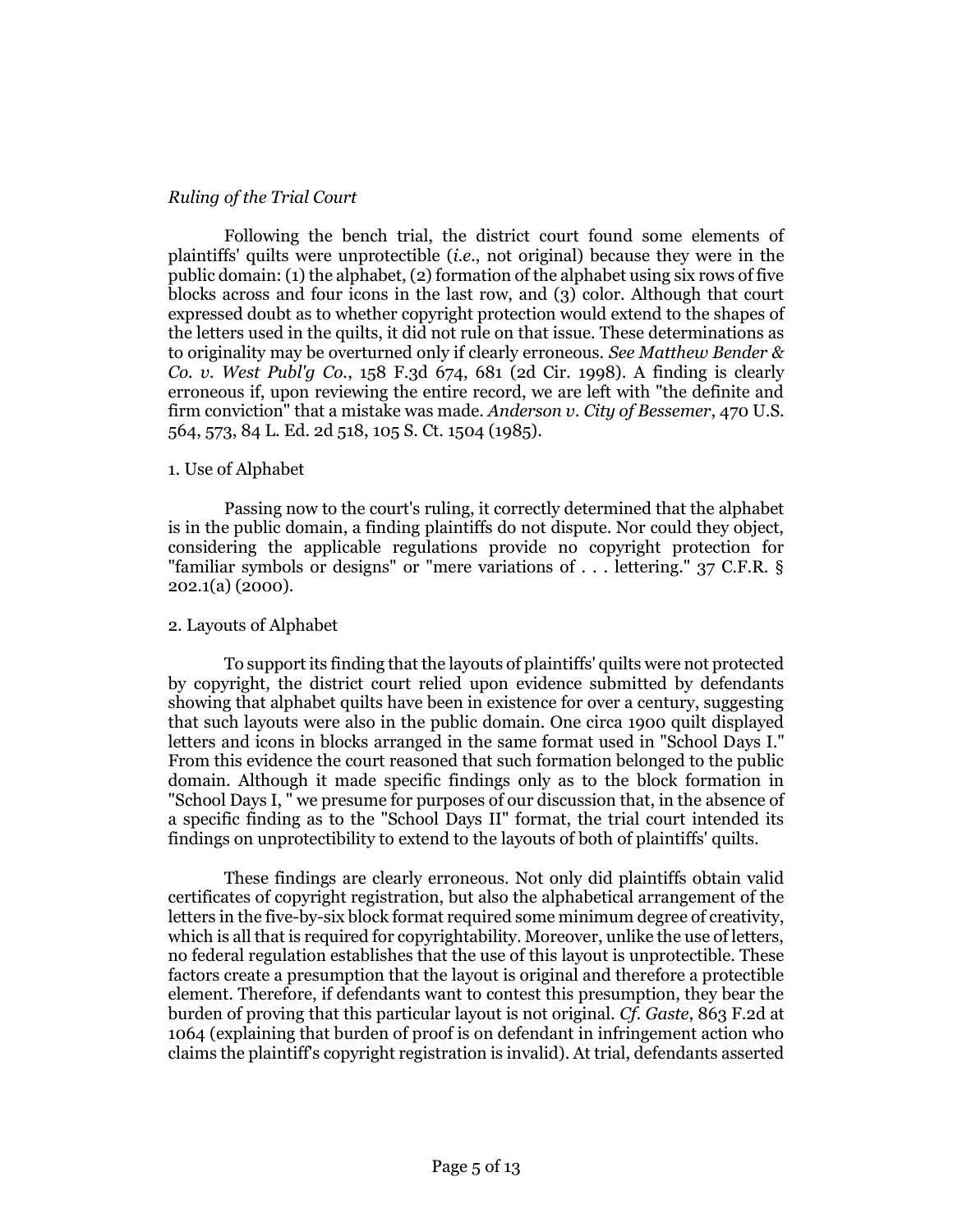that the particular layout of plaintiffs' quilts was copied from the public domain, but they presented insufficient proof to establish that proposition.

As noted earlier, a *plaintiff* attempting to prove actual copying on the part of a defendant is entitled to use direct or indirect evidence. Indirect evidence of access and substantial similarity to the plaintiff's work can "support an inference" that copying took place. *Streetwise Maps*, 159 F.3d at 747. Scholars disagree as to whether a defendant may also rely upon circumstantial evidence to show that a plaintiff copied from the public domain. *Compare* Jessica Litman, *The Public Domain*, 39 Emory L.J. 965, 1002-03 (1990) (explaining that a defendant is not entitled to any inference that a plaintiff copied from the public domain simply by showing access and substantial similarity to the public domain work), *with* Russ VerSteeg, *Rethinking Originality*, 34 Wm. & Mary L. Rev. 801, 874-75 & n.328 (1993) (permitting a defendant to show copying on the part of the plaintiff through circumstantial evidence that the plaintiff had access and created a work substantially similar to a public domain work). Assuming arguendo that an inference is allowable, defendants in the case at hand nevertheless fall short of proving Boisson copied from the public domain.

Access may be established directly or inferred from the fact that a work was widely disseminated or that a party had a reasonable possibility of viewing the prior work. *See generally* 4 Melville B. Nimmer & David Nimmer, *Nimmer on Copyright*, § 13.02[A] (2001) (describing the ways in which access can be shown). Defendants proffered no evidence that Boisson owned an alphabet quilt prior to designing "School Days I" or "School Days II." Instead they point to Boisson's affirmative answer when asked at her deposition whether she had "seen an alphabet design in any other quilts." Boisson was not asked what these quilts looked like or when she saw them relative to designing her own quilts, or whether they bore any resemblance to her own designs.

Moreover, having seen an alphabet design would not conclusively establish that Boisson saw one from which she copied the arrangement of letters for her "School Days" quilts. As defendants' own proof reveals, alphabet quilts are not limited to the formations found in either the 1900 quilt or plaintiffs' quilts. Some quilts display letters out of order; some display three letters in the first and last rows with five letters in each of the middle rows; one has six letters in rows with icons placed in the border; another has varying numbers of letters in each row with icons or quilting designs in the remaining blocks; while still others have five rows of five letters with the "Z" by itself in a corner or followed by numbers representing the year the quilt was made. Nor are all letters of the alphabet always displayed or even displayed with each letter in its own block.

Defendants also failed to show that quilts with layouts similar to the "School Days" quilts were so widely disseminated or known as to infer that Boisson reasonably would have seen one before designing her own works. In particular, bearing in mind that Boisson testified as to her specialty in Amish quilts, among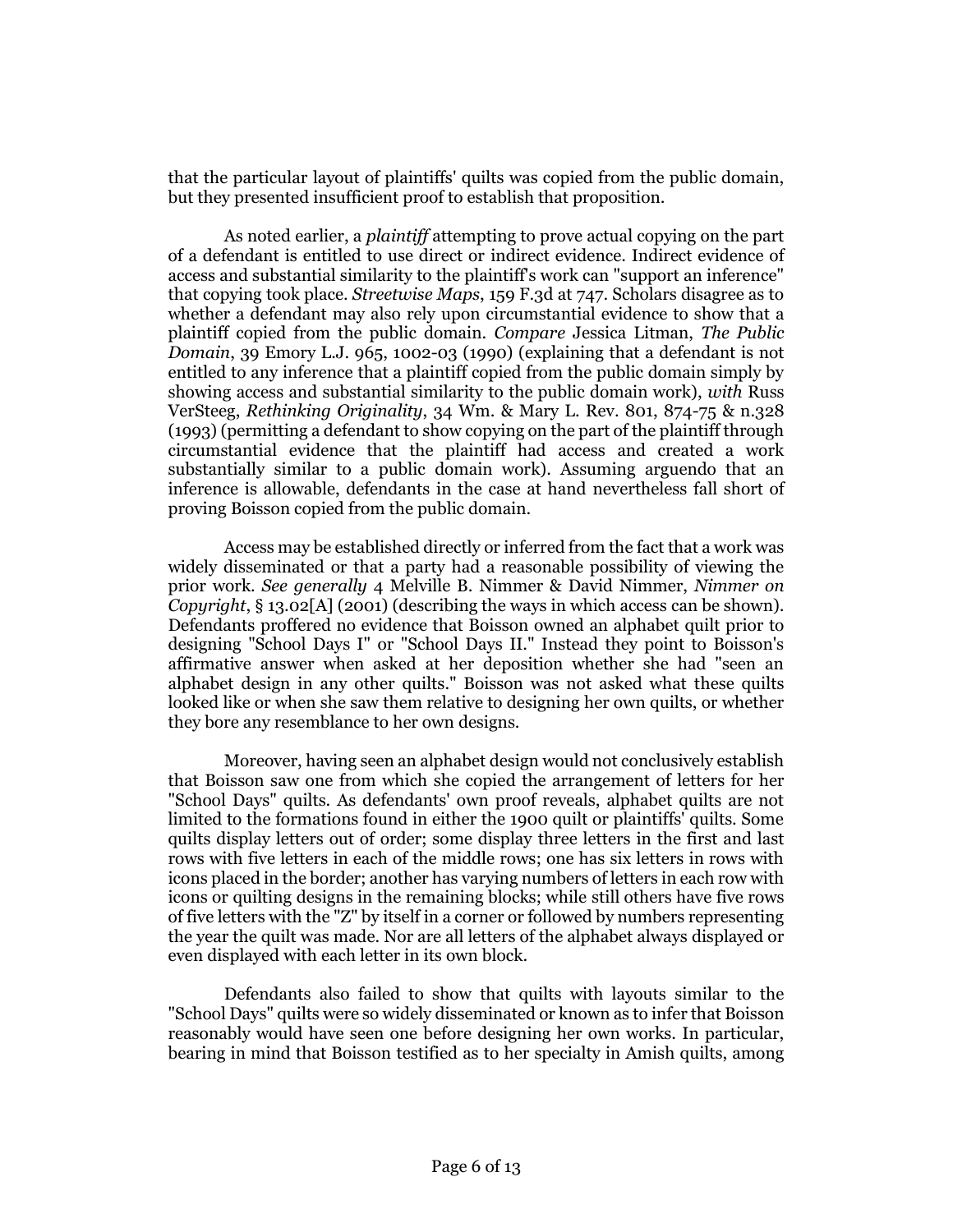the books submitted by defendants into evidence for purposes of showing copying on the part of plaintiffs, only two pertained specifically to Amish designs--Rachel & Kenneth Pellman, *The World of Amish Quilts* (1998) and Rachel & Kenneth Pellman, *A Treasury of Amish Quilts* (1998). Neither book, however, contains an alphabet quilt, although they do contain photographs of other quilts owned by Boisson. Further, Boisson testified at her deposition that she was unaware of any Amish alphabet quilts and had never seen one.

Absent evidence of copying, an author is entitled to copyright protection for an independently produced original work despite its identical nature to a prior work, because it is independent creation, and not novelty that is required. *See* 1 Nimmer & Nimmer, *supra*, § 2.01[A], at 2-9; *see also Feist Publ'ns*, 499 U.S. at 345 (explaining that a work is "original" for the purposes of copyright law so long as it was "independently created"). Judge Jerome Frank said that an "'author' is entitled to a copyright if he independently contrived a work completely identical with what went before." *Alfred Bell & Co. v. Catalda Fine Arts, Inc.*, 191 F.2d 99, 103 (2d Cir. 1951).

### 3. Shapes of Letters

The trial judge made no explicit finding with respect to the shapes of the letters of the alphabet. Instead, the court stated it was "questionable" whether plaintiffs could copyright the shapes of the letters used, and it cited the regulation that provides "mere variations of typographic ornamentation" are not copyrightable. 37 C.F.R. § 202.1(a). At this juncture, we hesitate to say that letter shapes are unprotectible in this context, but in the absence of a trial court finding, it is not necessary for us to reach this issue.

### 4. Color

Color by itself is not subject to copyright protection. *See* 37 C.F.R. § 202.1(a). Nevertheless, "an original combination or arrangement of colors should be regarded as an artistic creation capable of copyright protection." 1 Nimmer & Nimmer, *supra*, § 2.14, at 2-178.4. We have previously declined to single out color as an individual element when conducting a copyright infringement analysis. In *Streetwise Maps*, 159 F.3d at 748, we determined that "instead of examining the [plaintiff's and defendants'] maps feature-by-feature, viewing the individual colors chosen by [plaintiff] as the protected elements upon which defendants encroached, we focus on the overall manner in which [plaintiff] selected, coordinated, and arranged the expressive elements in its map, *including color*, to depict the map's factual content" (emphasis added). We reached this conclusion after considering the following two Circuit precedents.

*Knitwaves, Inc. v. Lollytogs Ltd.*, 71 F.3d 996 (2d Cir. 1995), involved the copyrightability of children's sweater designs. In finding copyright violations, we considered the plaintiff's original contributions to include: "(1) selecting leaves and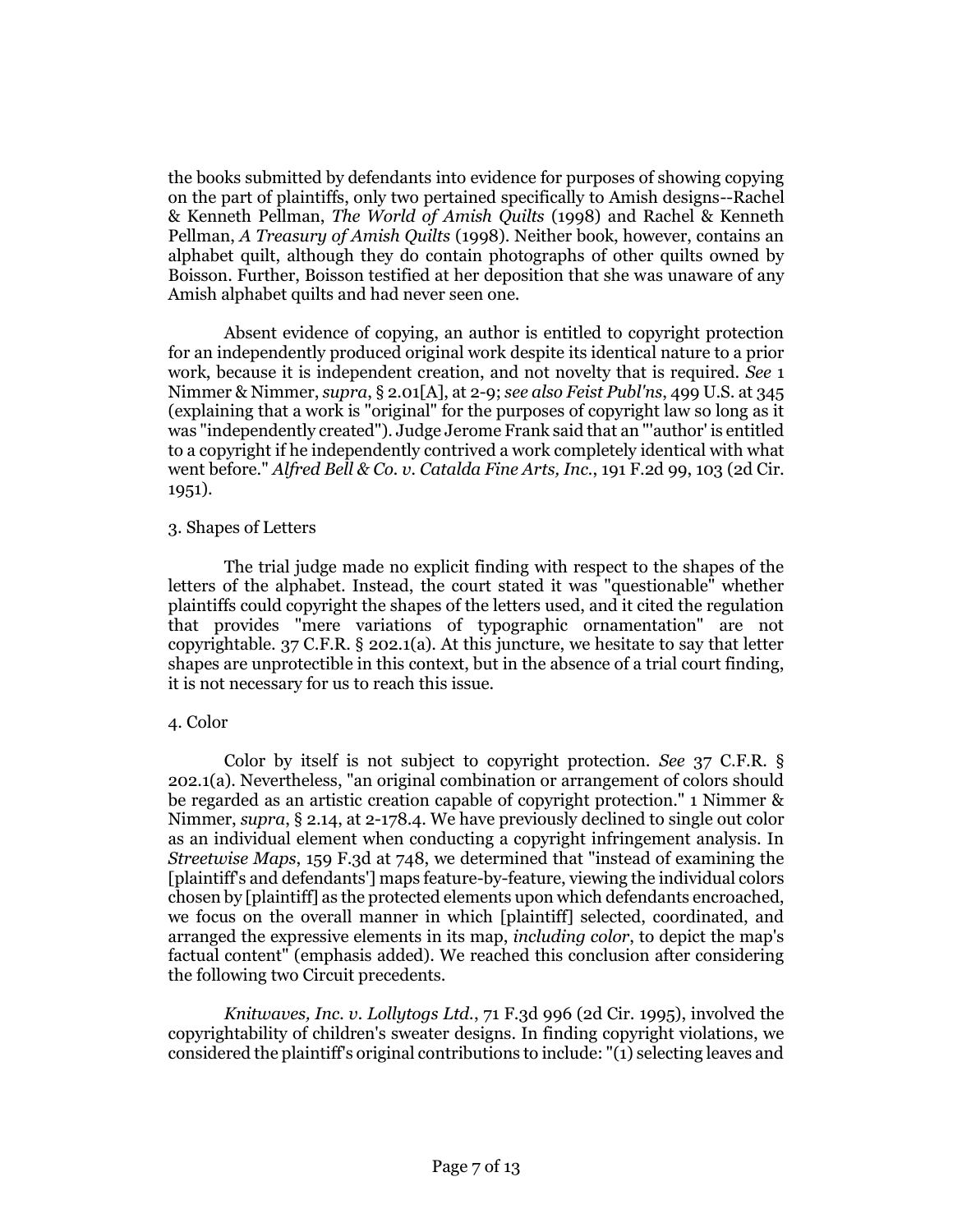squirrels as its dominant design elements; (2) coordinating these design elements with a 'fall' palette of colors and with a 'shadow-striped' . . . or a four-paneled . . . background; and (3) arranging all the design elements and colors into an original pattern for each sweater." *Id*. 71 F.3d at 1004. Similarly, in *Novelty Textile Mills, Inc. v. Joan Fabrics Corp.*, 558 F.2d 1090, 1093 n.5 (2d Cir. 1977), we viewed color in conjunction with the plaid fabric designs utilized by the parties.

Taken together, these cases teach that even though a particular color is not copyrightable, the author's choice in incorporating color with other elements may be copyrighted. This lesson is in accord with the holding of *Feist Publications*. *See* 499 U.S. at 348 ("Choices as to selection and arrangement, so long as they are made independently by the compiler and entail a minimal degree of creativity, are sufficiently original that Congress may protect such compilations through the copyright laws."). Boisson testified that she selected on a trial-and-error basis what colors to use, without reference to any existing work. This approach, combined with Boisson's other creative choices, leads us to conclude it was clear error for the district court to find that plaintiffs' choice of colors in the "School Days" quilts was an unprotectible element.

IV Substantial Similarity: Ordinary Observer v. More Discerning Observer

Having found that plaintiffs' quilts are entitled to copyright protection and that defendants actually copied at least some elements of plaintiffs' quilts, we turn our analysis to defendants' contention that its quilts were not substantially similar to plaintiffs'. We review *de novo* the district court's determination with respect to substantial similarity because credibility is not at stake and all that is required is a visual comparison of the products--a task we may perform as well as the district court. *Folio Impressions*, 937 F.2d at 766; *accord Nihon Keizai Shimbun, Inc. v. Comline Bus. Data, Inc.*, 166 F.3d 65, 70 (2d Cir. 1999).

Generally, an allegedly infringing work is considered substantially similar to a copyrighted work if "the ordinary observer, unless he set out to detect the disparities, would be disposed to overlook them, and regard their aesthetic appeal as the same." *Folio Impressions*, 937 F.2d at 765. Yet in *Folio Impressions*, the evidence at trial showed the plaintiff designer had copied the background for its fabric from a public domain document and "contributed nothing, not even a trivial variation." 937 F.2d at 764. Thus, part of the plaintiff's fabric was not original and therefore not protectible. We articulated the need for an ordinary observer to be "more discerning" in such circumstances.

[T]he ordinary observer would compare the finished product that the fabric designs were intended to grace (women's dresses), and would be inclined to view the entire dress--consisting of protectible and unprotectible elements--as one whole. Here, since only some of the design enjoys copyright protection, the observer's inspection must be more discerning.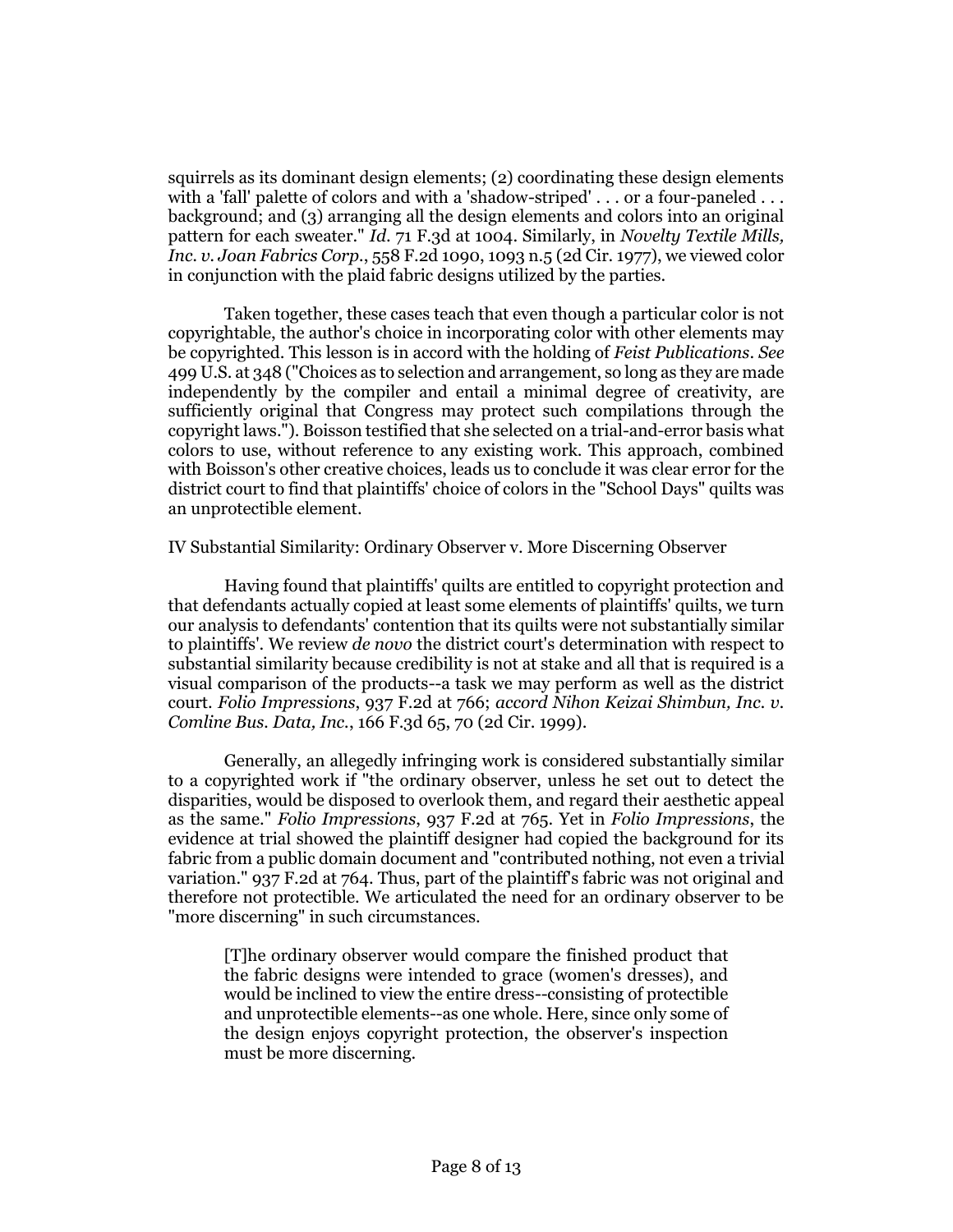*Id*. 937 F.2d at 765-66. Shortly after *Folio Impressions* was decided, we reiterated that a "more refined analysis" is required where a plaintiff's work is not "wholly original," but rather incorporates elements from the public domain. *Key Publ'ns, Inc. v. Chinatown Today Publ'g Enters., Inc.*, 945 F.2d 509, 514 (2d Cir. 1991). In these instances, "what must be shown is substantial similarity between those elements, and only those elements, that provide copyrightability to the allegedly infringed compilation." *Id*. In contrast, where the plaintiff's work contains no material imported from the public domain, the "more discerning" test is unnecessary. *Hamil Am., Inc. v. GFI*, 193 F.3d 92, 101-02 (2d Cir. 1999), *cert. denied*, 528 U.S. 1160, 145 L. Ed. 2d 1080, 120 S. Ct. 1171 (2000). In the case at hand, because the alphabet was taken from the public domain, we must apply the "more discerning" ordinary observer test.

In applying this test, a court is not to dissect the works at issue into separate components and compare only the copyrightable elements. *Knitwaves*, 71 F.3d at 1003. To do so would be to take the "more discerning" test to an extreme, which would result in almost nothing being copyrightable because original works broken down into their composite parts would usually be little more than basic unprotectible elements like letters, colors and symbols. *Id*. This outcome- affording no copyright protection to an original compilation of unprotectible elements--would be contrary to the Supreme Court's holding in *Feist Publications*.

Although the "more discerning" test has not always been identified by name in our case law, we have nevertheless always recognized that the test is guided by comparing the "total concept and feel" of the contested works. *Knitwaves*, 71 F.3d at 1003. For example, in *Streetwise Maps*, 159 F.3d at 748, we found no infringement--not because the plaintiff's map consisted of public domain facts such as street locations, landmasses, bodies of water and landmarks, as well as color--but rather "because the total concept and overall feel created by the two works may not be said to be substantially similar." In *Nihon Keizai Shimbun*, 166 F.3d at 70-71, we conducted a side-by-side comparison of the articles and abstracts at issue to determine whether a copyright infringement had occurred. Looking beyond the unprotected facts, we analyzed how alike or different the abstracts were in their structure and organization of the facts. *Id*. 166 F.3d at 71.

Likewise, when evaluating claims of infringement involving literary works, we have noted that while liability would result only if the protectible elements were substantially similar, our examination would encompass "the similarities in such aspects as the total concept and feel, theme, characters, plot, sequence, pace, and setting of the [plaintiff's] books and the [defendants'] works." *Williams v. Crichton*, 84 F.3d 581, 588; *see also id*. 84 F.3d at 590 ("[A] scattershot approach cannot support a finding of substantial similarity because it fails to address the underlying issue: whether a lay observer would consider the works as a whole substantially similar to one another."). *But see Fisher-Price, Inc. v. Well-Made Toy*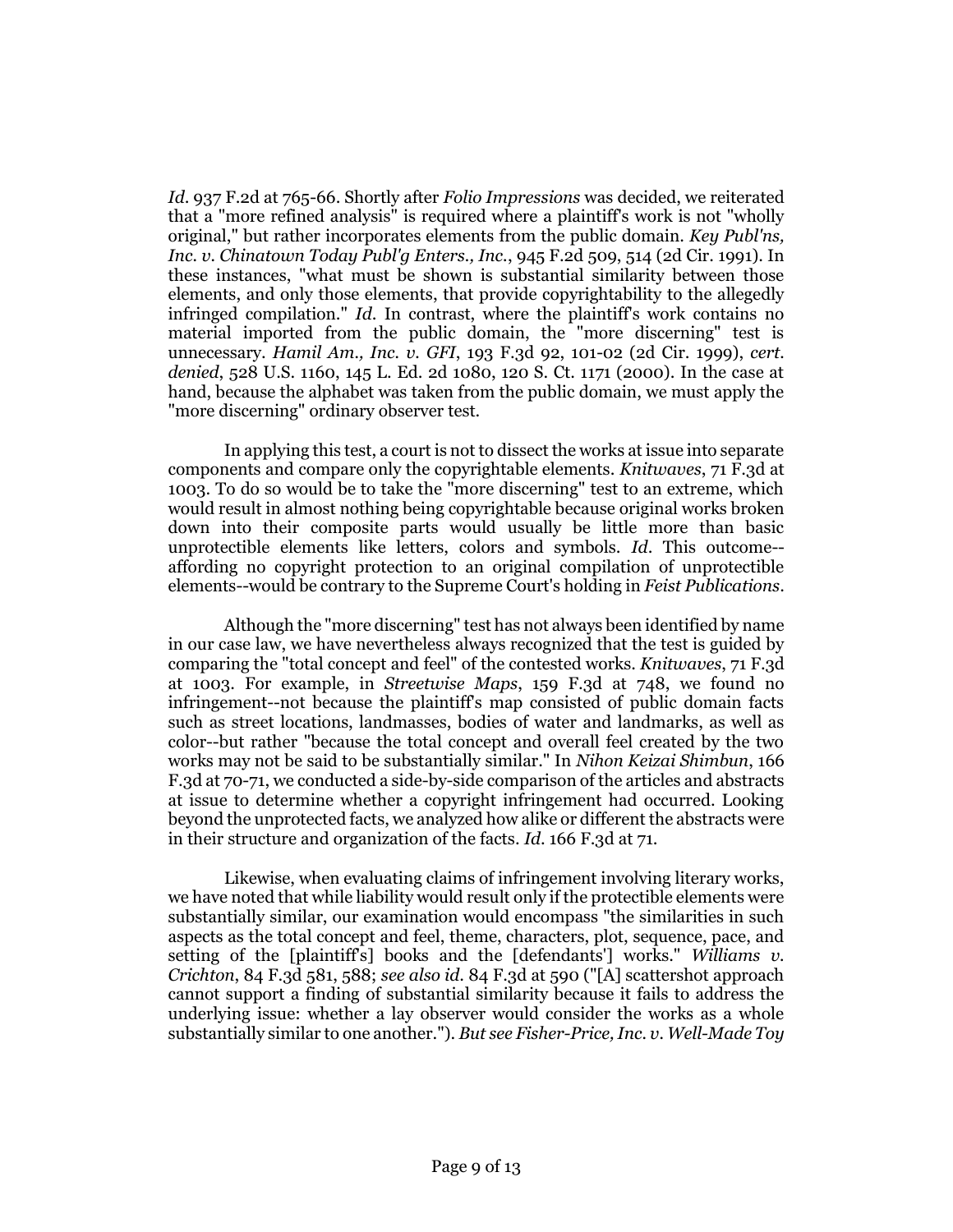*Mfg. Corp.*, 25 F.3d 119, 123-24 (2d Cir. 1994) (pre-dating *Knitwaves* and comparing feature-by-feature only the protectible elements of copyrighted dolls).

In the present case, while use of the alphabet may not provide a basis for infringement, we must compare defendants' quilts and plaintiffs' quilts on the basis of the arrangement and shapes of the letters, the colors chosen to represent the letters and other parts of the quilts, the quilting patterns, the particular icons chosen and their placement. Our analysis of the "total concept and feel" of these works should be instructed by common sense. *Cf*. *Hamil Am.*, 193 F.3d at 102 (noting that the ordinary observer test involves an examination of "total concept and feel," which in turn can be guided by "good eyes and common sense"). It is at this juncture that we part from the district court, which never considered the arrangement of the whole when comparing plaintiffs' works with defendants'. With this concept in mind, we pass to a comparison of the quilts at issue.

#### V Comparison

### A. *"School Days I" v. "ABC Green" Versions*

"School Days I" consists of six horizontal rows, each row containing five blocks, with a capital letter or an icon in each block. The groupings of blocks in each row are as follows: A-E; F-J; K-O; P-T; U-Y; and Z with four icons following in the last row. The four icons are a cat, a house, a single-starred American flag and a basket. "ABC Green Version I" displays the capital letters of the alphabet in the same formation. The four icons in the last row are a cow jumping over the moon, a sailboat, a bear and a star. "ABC Green Version II" is identical to "ABC Green Version I," except that the picture of the cow jumping over the moon is somewhat altered, the bear is replaced by a teddy bear sitting up and wearing a vest that looks like a single-starred American flag, and the star in the last block is represented in a different color.

All three quilts use a combination of contrasting solid color fabrics or a combination of solid and polka-dotted fabrics to represent the blocks and letters. The following similarities are observed in plaintiffs' and defendants' designs: "A" is dark blue on a light blue background; "B" is red on a white background; "D" is made of polka-dot fabric on a light blue background; "F" on plaintiffs' "School Days I" is white on a pink background, while the "F" on defendants' "ABC Green" versions is pink on a white background; "G" has a green background; "H" and "L" are each a shade of blue on a white background; "M" in each quilt is a shade of yellow on a white background. "N" is green on a white background; "O" is blue on a polka-dot background; "P" is polka-dot fabric on a yellow background; "Q" is brown on a light background; "R" is pink on a gray/purple background. "S" is white on a red background; "T" is blue on a white background; "U" is gray on a white background; "V" is white on a gray background; "W" is pink on a white background; "X" is purple in all quilts, albeit in different shades, on a light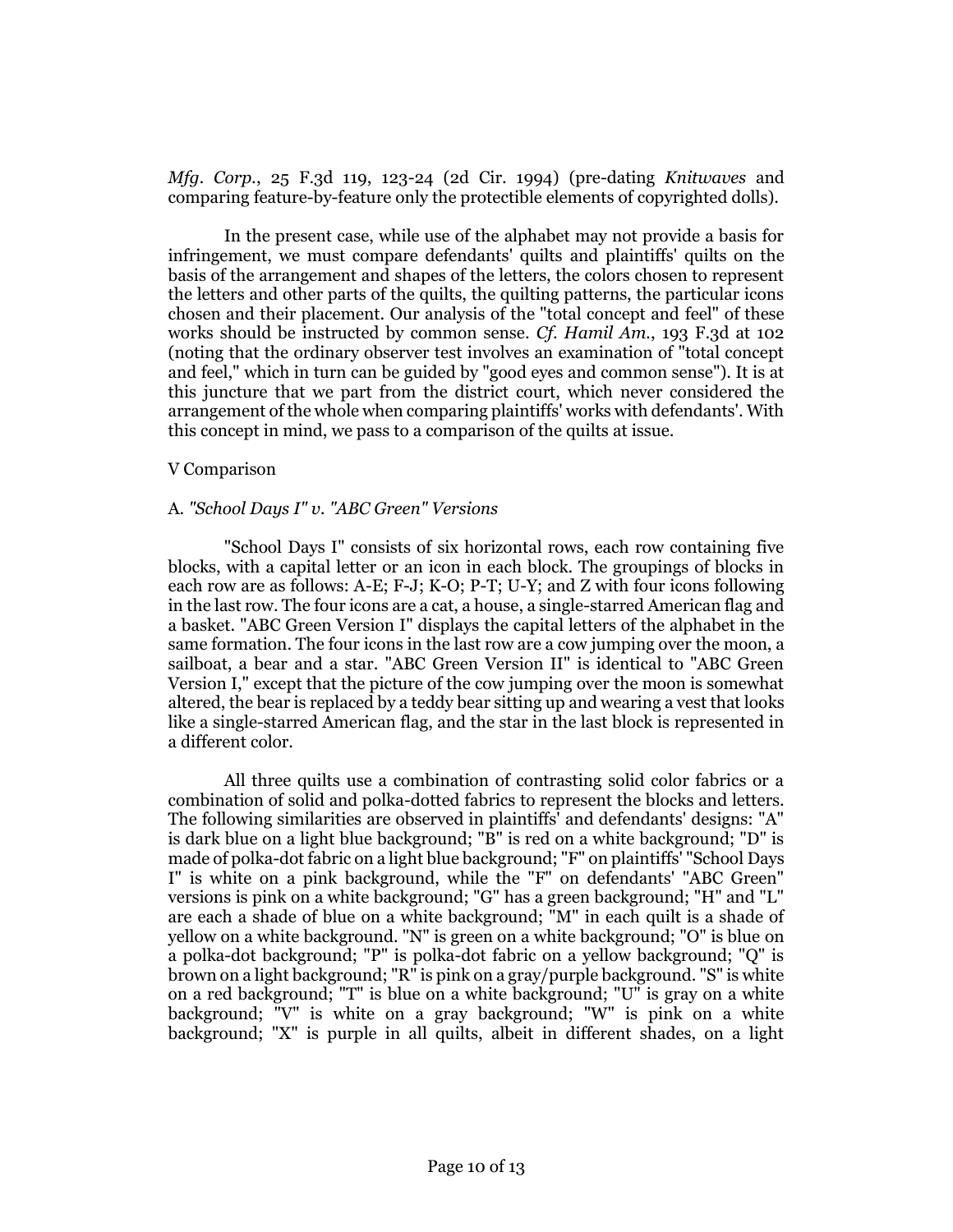background; "Y" is a shade of yellow on the same light background; and "Z" is navy blue or black, in all the quilts.

Boisson also testified that defendants utilized the same unique shapes as she had given to the letters "J," "M," "N," "P," "R" and "W." With respect to the quilting patterns, "School Days I" and the "ABC Green" versions feature diamondshaped quilting within the blocks and a "wavy" pattern in the plain white border that surrounds the blocks. The quilts are also edged with a 3/8" green binding.

From this enormous amount of sameness, we think defendants' quilts sufficiently similar to plaintiffs' design as to demonstrate illegal copying. In particular, the overwhelming similarities in color choices lean toward a finding of infringement. *See* 1 Nimmer & Nimmer, *supra*, § 2.14 ,at 2-178.4 ("Similarity of color arrangements may create an inference of copying of other protectible subject matter."), *quoted in Primcot Fabrics, Dep't of Prismatic Fabrics, Inc. v. Kleinfab Corp.*, 368 F. Supp. 482, 485 (S.D.N.Y. 1974). Although the icons chosen for each quilt are different and defendants added a green rectangular border around their rows of blocks, these differences are not sufficient to cause even the "more discerning" observer to think the quilts are other than substantially similar insofar as the protectible elements of plaintiffs' quilt are concerned. *See Williams*, 84 F.3d at 588 ("Dissimilarity between some aspects of the works will not automatically relieve the infringer of liability." (emphasis removed)); *Sheldon v. Metro-Goldwyn Pictures Corp.*, 81 F.2d 49, 56 (2d Cir. 1936) ("It is enough that substantial parts were lifted; no plagiarist can excuse the wrong by showing how much of his work he did not pirate."). Moreover, the substitution in "ABC Green Version II" of the teddy bear wearing a flag vest as the third icon causes this version of defendants' quilt to look even more like plaintiffs' quilt that] uses a single-starred American flag as its third icon. Consequently, both of defendants' "ABC Green" quilts infringed plaintiffs' copyright on its "School Days I" quilt.

### B. *"School Days I" v. "ABC Navy"*

We agree with the district court, however, that Rao did not infringe on plaintiffs' design in "School Days I" when he created "ABC Navy." While both quilts utilize an arrangement of six horizontal rows of five blocks each, "ABC Navy" does not have its four icons in the last row. Rather, the teddy bear with the flag vest is placed after the "A" in the first row, the cow jumping over the moon is placed after the "L" in the third row, the star is placed after the "S" in the fifth row, and the sailboat is placed after the "Z" in the last row. Further, the colors chosen to represent the letters and the blocks in "ABC Navy" are, for the most part, entirely different from "School Days I."

Defendants dropped the use of polka-dot fabric, and plaintiffs did not even offer a color comparison in their proposed findings of fact to the district court, as they had with each of the "ABC Green" versions. The quilting pattern in the plain white border is changed to a "zig-zag" in "ABC Navy," as opposed to plaintiffs'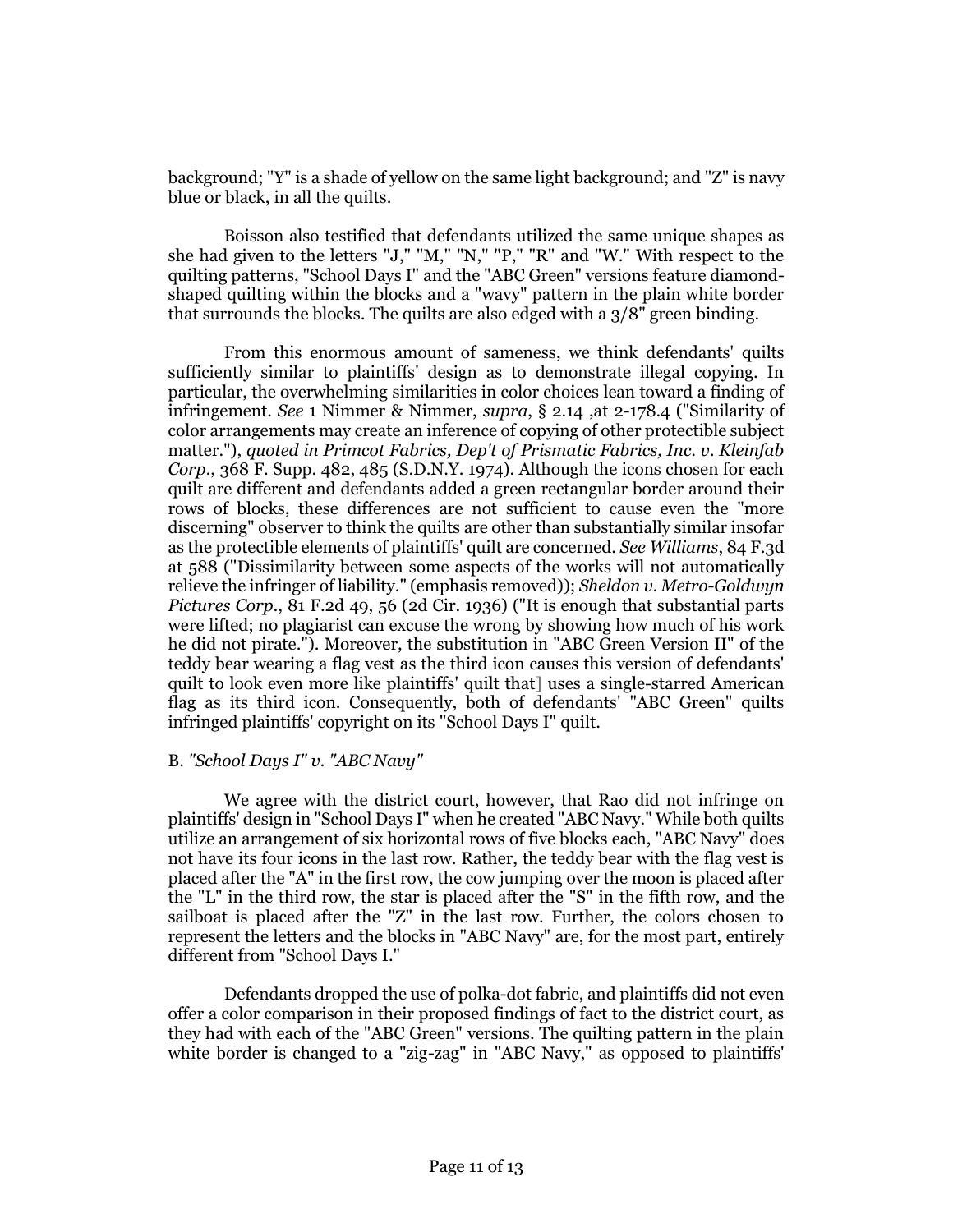"wavy" design. Finally, although defendants use a binding around the edge of their quilt, in this instance it is blue instead of green.

Looking at these quilts side-by-side, we conclude they are not substantially similar to one another. Just as we rejected defendants' earlier argument and held that what few differences existed between "School Days I" and the "ABC Green" quilts could not preclude a finding of infringement, plaintiffs' emphasis on the similarity in style between some of the letters between "School Days I" and "ABC Navy" cannot support a finding of infringement. *See Williams*, 84 F.3d at 588 ("When the similarities between the protected elements of plaintiff's work and the allegedly infringing work are of 'small import quantitatively or qualitatively[,]' the defendant will be found innocent of infringement."). Because no observer, let alone a "more discerning" observer, would likely find the two works to be substantially similar, no copyright violation could properly be found.

#### C. *"School Days II" v. "ABC Green" Versions*

Boisson modified her design in "School Days II" in that she utilized seven horizontal rows of four blocks each. The capital letters are displayed A-D, E-H, I-L, M-P, Q-T, U-X, and Y-Z followed by two blocks showing a single-starred American flag and a house. In addition, she framed the rows of blocks with a red rectangular border and vertical blue stripes located off to the left and right sides. The remainder of the quilt is white, with a blue binding on the edge.

The quilting patterns and the colors used to display the letters and the blocks are substantially the same as those used in "School Days I," as are the shapes of the letters. These similarities between "School Days II" and "School Days I" mean the same similarities are shared with both of defendants' "ABC Green" quilts. Nevertheless, the "total concept and feel" of the quilts are not substantially similar. As in *Streetwise Maps*, where the maps at issue each depicted geographical facts pertaining to New York City but were found to do so in ways that were not alike, defendants' "ABC Green" quilts depict the alphabet in a manner different from "School Days II." Beyond the difference in how the letters are arranged, this version of plaintiffs' quilt uses the colors red, white and blue to depict a look and feel of American patriotism, while defendants' predominant use of green in their borders and edging do not create the same impression.

### D. *"School Days II" v. "ABC Navy"*

As has been explained, although "School Days II" shares the same color combinations in its display of letters and blocks as in "School Days I," defendants' "ABC Navy" quilt does not share the same color combinations as "School Days I." Defendants' quilt is therefore different from "School Days II" in this regard as well. Combined with the varying number of rows and blocks, the placement of icons, the different use and color of rectangular borders around the blocks and the choice of quilting patterns, we agree with the district court that defendants have committed